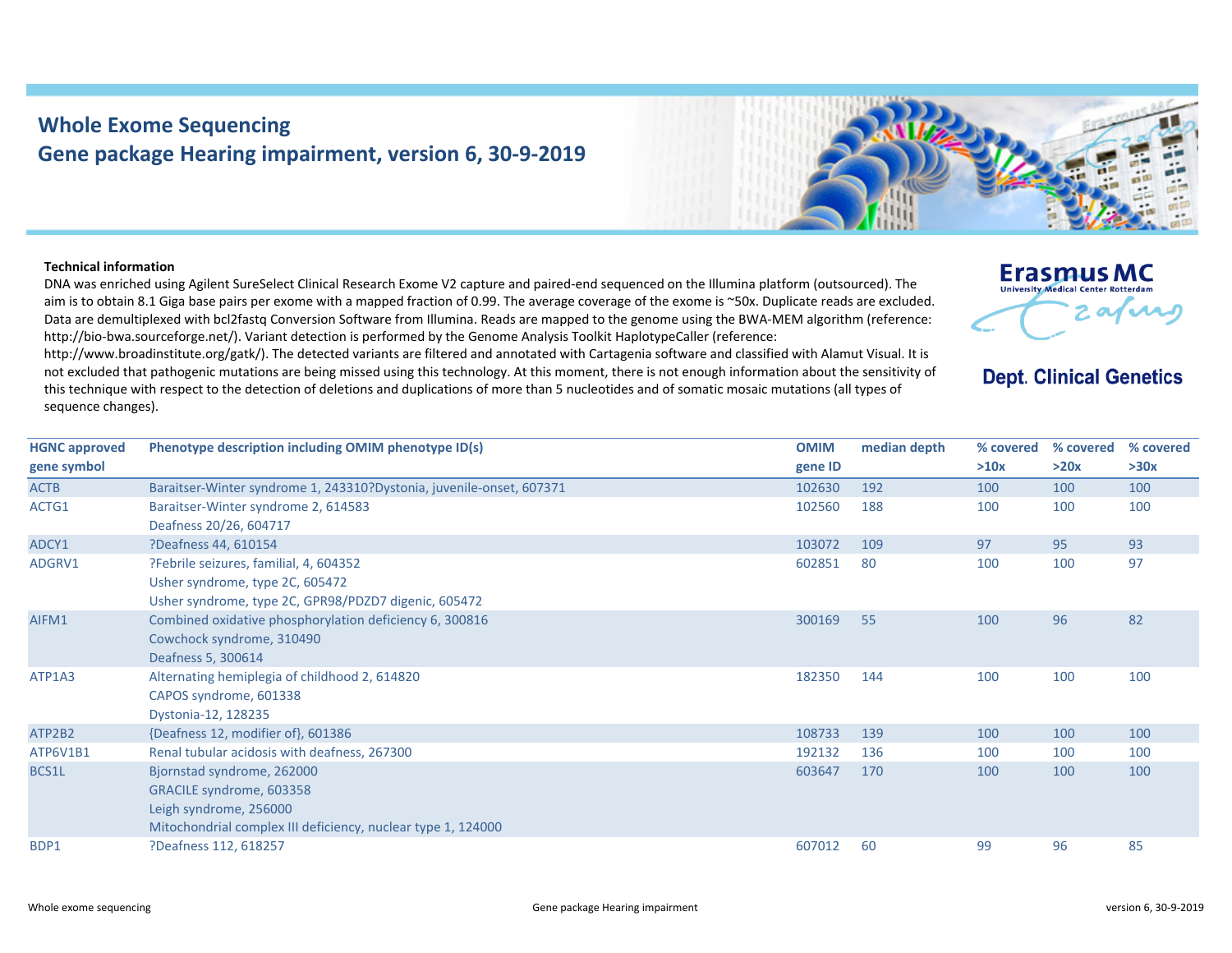| <b>HGNC approved</b> | Phenotype description including OMIM phenotype ID(s)                  | <b>OMIM</b> | median depth     | % covered | % covered | % covered |
|----------------------|-----------------------------------------------------------------------|-------------|------------------|-----------|-----------|-----------|
| gene symbol          |                                                                       | gene ID     |                  | >10x      | >20x      | >30x      |
| <b>BSND</b>          | Bartter syndrome, type 4a, 602522                                     | 606412      | 115              | 100       | 100       | 100       |
|                      | Sensorineural deafness with mild renal dysfunction, 602522            |             |                  |           |           |           |
| CABP2                | Deafness 93, 614899                                                   | 607314      | 94               | 100       | 100       | 96        |
| CACNA1D              | Primary aldosteronism, seizures, and neurologic abnormalities, 615474 | 114206      | 102              | 100       | 100       | 98        |
|                      | Sinoatrial node dysfunction and deafness, 614896                      |             |                  |           |           |           |
| CCDC50               | ?Deafness 44, 607453                                                  | 611051      | 73               | 100       | 100       | 98        |
| CD164                | ?Deafness 66, 616969                                                  | 603356      | 71               | 100       | 100       | 93        |
| CDC14A               | Deafness 32, with or without immotile sperm, 608653                   | 603504      | 79               | 100       | 100       | 94        |
| CDH <sub>23</sub>    | Deafness 12, 601386                                                   | 605516      | 135              | 100       | 100       | 100       |
|                      | {Pituitary adenoma 5, multiple types}, 617540                         |             |                  |           |           |           |
|                      | Usher syndrome, type 1D, 601067                                       |             |                  |           |           |           |
|                      | Usher syndrome, type 1D/F digenic, 601067                             |             |                  |           |           |           |
| CEACAM16             | Deafness 4B, 614614                                                   | 614591      | 94               | 100       | 100       | 100       |
|                      | Deafness 113, 618410                                                  |             |                  |           |           |           |
| <b>CEP78</b>         | Cone-rod dystrophy and hearing loss, 617236                           | 617110      | 69               | 100       | 100       | 94        |
| CIB <sub>2</sub>     | Deafness 48, 609439                                                   | 605564      | 195              | 100       | 100       | 100       |
|                      | Usher syndrome, type IJ, 614869                                       |             |                  |           |           |           |
| CLDN14               | Deafness 29, 614035                                                   | 605608      | 66               | 100       | 98        | 91        |
| CLIC5                | ?Deafness 103, 616042                                                 | 607293      | 76               | 100       | 100       | 100       |
| <b>CLPP</b>          | Perrault syndrome 3, 614129                                           | 601119      | 125              | 100       | 100       | 100       |
| CLRN1                | Retinitis pigmentosa 61, 614180                                       | 606397      | 83               | 100       | 100       | 97        |
|                      | Usher syndrome, type 3A, 276902                                       |             |                  |           |           |           |
| COA8                 | Mitochondrial complex IV deficiency, 220110                           | 616003      | No coverage data |           |           |           |
| <b>COCH</b>          | Deafness 9, 601369                                                    | 603196      | 71               | 98        | 95        | 93        |
|                      | ?Deafness 110, 618094                                                 |             |                  |           |           |           |
| <b>COL11A1</b>       | ?Deafness 37, 618533                                                  | 120280      | 62               | 100       | 99        | 93        |
|                      | Fibrochondrogenesis 1, 228520                                         |             |                  |           |           |           |
|                      | {Lumbar disc herniation, susceptibility to}, 603932                   |             |                  |           |           |           |
|                      | Marshall syndrome, 154780                                             |             |                  |           |           |           |
|                      | Stickler syndrome, type II, 604841                                    |             |                  |           |           |           |
| <b>COL11A2</b>       | Deafness 13, 601868                                                   | 120290      | 110              | 100       | 100       | 100       |
|                      | Deafness 53, 609706                                                   |             |                  |           |           |           |
|                      | Fibrochondrogenesis 2, 614524                                         |             |                  |           |           |           |
|                      | Otospondylomegaepiphyseal dysplasia, 184840                           |             |                  |           |           |           |
|                      | Otospondylomegaepiphyseal dysplasia, 215150                           |             |                  |           |           |           |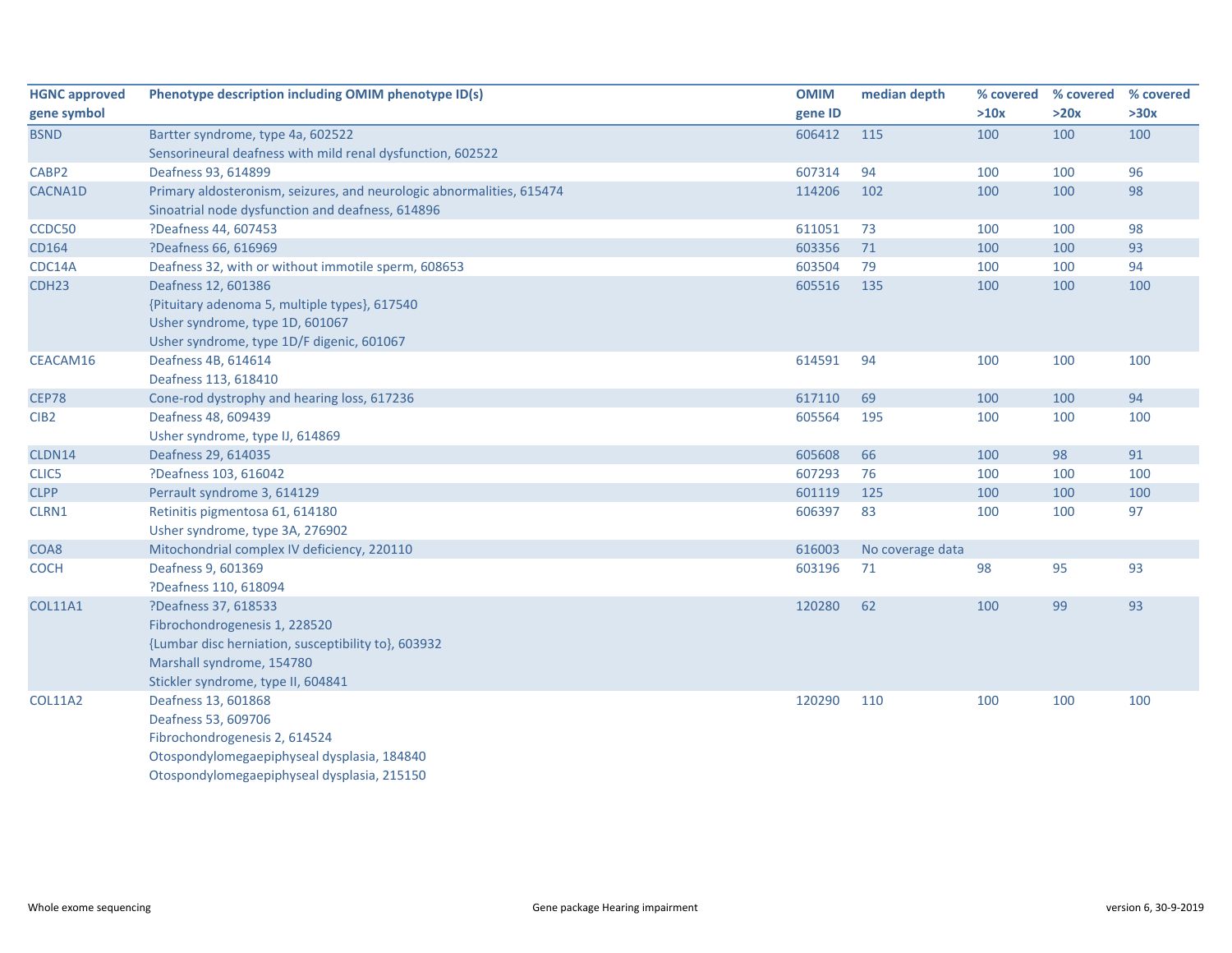| <b>HGNC approved</b> | Phenotype description including OMIM phenotype ID(s)             | <b>OMIM</b> | median depth |      | % covered % covered % covered |      |
|----------------------|------------------------------------------------------------------|-------------|--------------|------|-------------------------------|------|
| gene symbol          |                                                                  | gene ID     |              | >10x | >20x                          | >30x |
| COL2A1               | Achondrogenesis, type II or hypochondrogenesis, 200610           | 120140      | 97           | 100  | 100                           | 99   |
|                      | Avascular necrosis of the femoral head, 608805                   |             |              |      |                               |      |
|                      | Czech dysplasia, 609162                                          |             |              |      |                               |      |
|                      | Epiphyseal dysplasia, multiple, with myopia and deafness, 132450 |             |              |      |                               |      |
|                      | Kniest dysplasia, 156550                                         |             |              |      |                               |      |
|                      | Legg-Calve-Perthes disease, 150600                               |             |              |      |                               |      |
|                      | Osteoarthritis with mild chondrodysplasia, 604864                |             |              |      |                               |      |
|                      | Platyspondylic skeletal dysplasia, Torrance type, 151210         |             |              |      |                               |      |
|                      | SED congenita, 183900                                            |             |              |      |                               |      |
|                      | SMED Strudwick type, 184250                                      |             |              |      |                               |      |
|                      | Spondyloepiphyseal dysplasia, Stanescu type, 616583              |             |              |      |                               |      |
|                      | Spondyloperipheral dysplasia, 271700                             |             |              |      |                               |      |
|                      | Stickler sydrome, type I, nonsyndromic ocular, 609508            |             |              |      |                               |      |
|                      | Stickler syndrome, type I, 108300                                |             |              |      |                               |      |
|                      | Vitreoretinopathy with phalangeal epiphyseal dysplasia           |             |              |      |                               |      |
| COL4A3               | Alport syndrome 2, 203780                                        | 120070      | 63           | 100  | 97                            | 90   |
|                      | Alport syndrome 3, 104200                                        |             |              |      |                               |      |
|                      | Hematuria, benign familial, 141200                               |             |              |      |                               |      |
| COL4A4               | Alport syndrome 2, 203780                                        | 120131      | 70           | 100  | 100                           | 96   |
|                      | Hematuria, familial benign, 141200                               |             |              |      |                               |      |
| COL4A5               | Alport syndrome 1, 301050                                        | 303630      | 42           | 100  | 88                            | 67   |
| COL4A6               | ?Deafness 6, 300914                                              | 303631      | 62           | 100  | 98                            | 90   |
| COL9A1               | ?Epiphyseal dysplasia, multiple, 6, 614135                       | 120210      | 65           | 100  | 99                            | 91   |
|                      | Stickler syndrome, type IV, 614134                               |             |              |      |                               |      |
| COL9A2               | Epiphyseal dysplasia, multiple, 2, 600204                        | 120260      | 100          | 100  | 99                            | 96   |
|                      | ?Stickler syndrome, type V, 614284                               |             |              |      |                               |      |
| <b>CRYM</b>          | Deafness 40, 616357                                              | 123740      | 76           | 100  | 100                           | 99   |
| DCDC2                | ?Deafness 66, 610212                                             | 605755      | 96           | 100  | 100                           | 97   |
|                      | Nephronophthisis 19, 616217                                      |             |              |      |                               |      |
|                      | Sclerosing cholangitis, neonatal, 617394                         |             |              |      |                               |      |
| <b>DIABLO</b>        | Deafness 64, 614152                                              | 605219      | 105          | 100  | 100                           | 99   |
| DIAPH1               | Deafness 1, 124900                                               | 602121      | 84           | 100  | 99                            | 93   |
|                      | Seizures, cortical blindness, microcephaly syndrome, 616632      |             |              |      |                               |      |
| DIAPH <sub>3</sub>   | Auditory neuropathy, 1, 609129                                   | 614567      | 61           | 100  | 99                            | 93   |
| DMXL2                | ?Deafness 71, 617605                                             | 612186      | 67           | 100  | 99                            | 93   |
|                      | ?Polyendocrine-polyneuropathy syndrome, 616113                   |             |              |      |                               |      |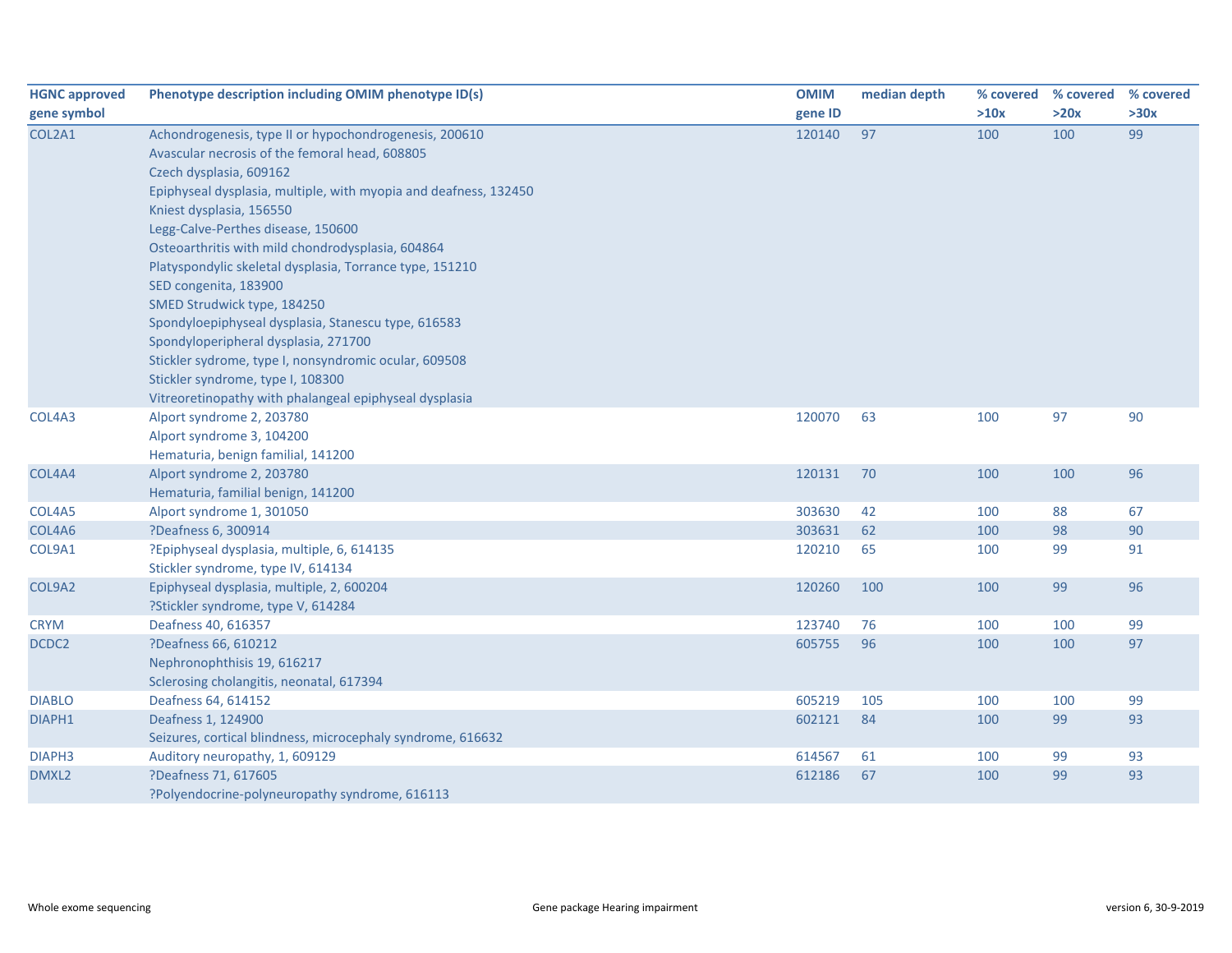| <b>HGNC approved</b> | Phenotype description including OMIM phenotype ID(s)                              | <b>OMIM</b> | median depth |            | % covered % covered % covered |      |
|----------------------|-----------------------------------------------------------------------------------|-------------|--------------|------------|-------------------------------|------|
| gene symbol          |                                                                                   | gene ID     |              | >10x       | >20x                          | >30x |
| <b>DSPP</b>          | Deafness 39, with dentinogenesis, 605594                                          | 125485      | 43           | 95         | 70                            | 55   |
|                      | Dentin dysplasia, type II, 125420                                                 |             |              |            |                               |      |
|                      | Dentinogenesis imperfecta, Shields type II, 125490                                |             |              |            |                               |      |
|                      | Dentinogenesis imperfecta, Shields type III, 125500                               |             |              |            |                               |      |
| EDN3                 | Central hypoventilation syndrome, congenital, 209880                              | 131242      | 90           | 100        | 100                           | 98   |
|                      | {Hirschsprung disease, susceptibility to, 4}, 613712                              |             |              |            |                               |      |
|                      | Waardenburg syndrome, type 4B, 613265                                             |             |              |            |                               |      |
| <b>EDNRB</b>         | ABCD syndrome, 600501                                                             | 131244      | 96           | 100        | 100                           | 100  |
|                      | {Hirschsprung disease, susceptibility to, 2}, 600155                              |             |              |            |                               |      |
|                      | Waardenburg syndrome, type 4A, 277580<br>?Deafness 88, 615429                     | 615427      | 96           |            | 100                           | 97   |
| ELMOD3<br>EPS8       | ?Deafness 102, 615974                                                             | 600206      | 68           | 100<br>100 | 100                           | 94   |
| EPS8L2               | Deafness autosomal recessive 106, 617637                                          | 614988      | 132          | 100        | 97                            | 95   |
| ERAL1                | Perrault syndrome 6, 617565                                                       | 607435      | 132          | 100        | 100                           | 100  |
| <b>ESPN</b>          | Deafness 36, 609006                                                               | 606351      | 101          | 97         | 88                            | 81   |
|                      | Deafness, neurosensory, without vestibular involvement, 609006                    |             |              |            |                               |      |
| ESRP1                | ?Deafness 109, 618013                                                             | 612959      | 67           | 100        | 98                            | 93   |
| <b>ESRRB</b>         | Deafness 35, 608565                                                               | 602167      | 142          | 100        | 100                           | 100  |
| EXOSC2               | Short stature, hearing loss, retinitis pigmentosa, and distinctive facies, 617763 | 602238      | 69           | 100        | 100                           | 97   |
| EYA1                 | Anterior segment anomalies with or without cataract, 602588                       | 601653      | 86           | 100        | 100                           | 98   |
|                      | Branchiootic syndrome 1, 602588                                                   |             |              |            |                               |      |
|                      | Branchiootorenal syndrome 1, with or without cataracts, 113650                    |             |              |            |                               |      |
|                      | ?Otofaciocervical syndrome, 166780                                                |             |              |            |                               |      |
| EYA4                 | ?Cardiomyopathy, dilated, 1J, 605362                                              | 603550      | 62           | 100        | 100                           | 94   |
|                      | Deafness 10, 601316                                                               |             |              |            |                               |      |
| FGF3                 | Deafness, congenital with inner ear agenesis, microtia, and microdontia, 610706   | 164950      | 122          | 100        | 100                           | 100  |
| FOXF2                | No OMIM phenotype                                                                 | 603250      | 109          | 95         | 91                            | 89   |
| FOXI1                | Enlarged vestibular aqueduct, 600791                                              | 601093      | 161          | 100        | 100                           | 100  |
| GAB1                 | ?Deafness 26, 605428                                                              | 604439      | 72           | 100        | 99                            | 97   |
| GATA3                | Hypoparathyroidism, sensorineural deafness, and renal dysplasia, 146255           | 131320      | 203          | 100        | 100                           | 100  |
| GIPC3                | Deafness 15, 601869                                                               | 608792      | 115          | 100        | 95                            | 93   |
| GJB <sub>2</sub>     | Bart-Pumphrey syndrome, 149200                                                    | 121011      | 150          | 100        | 100                           | 100  |
|                      | Deafness 3A, 601544                                                               |             |              |            |                               |      |
|                      | Deafness 1A, 220290                                                               |             |              |            |                               |      |
|                      | Hystrix-like ichthyosis with deafness, 602540                                     |             |              |            |                               |      |
|                      | Keratitis-ichthyosis-deafness syndrome, 148210                                    |             |              |            |                               |      |
|                      | Keratoderma, palmoplantar, with deafness, 148350                                  |             |              |            |                               |      |
|                      | Vohwinkel syndrome, 124500                                                        |             |              |            |                               |      |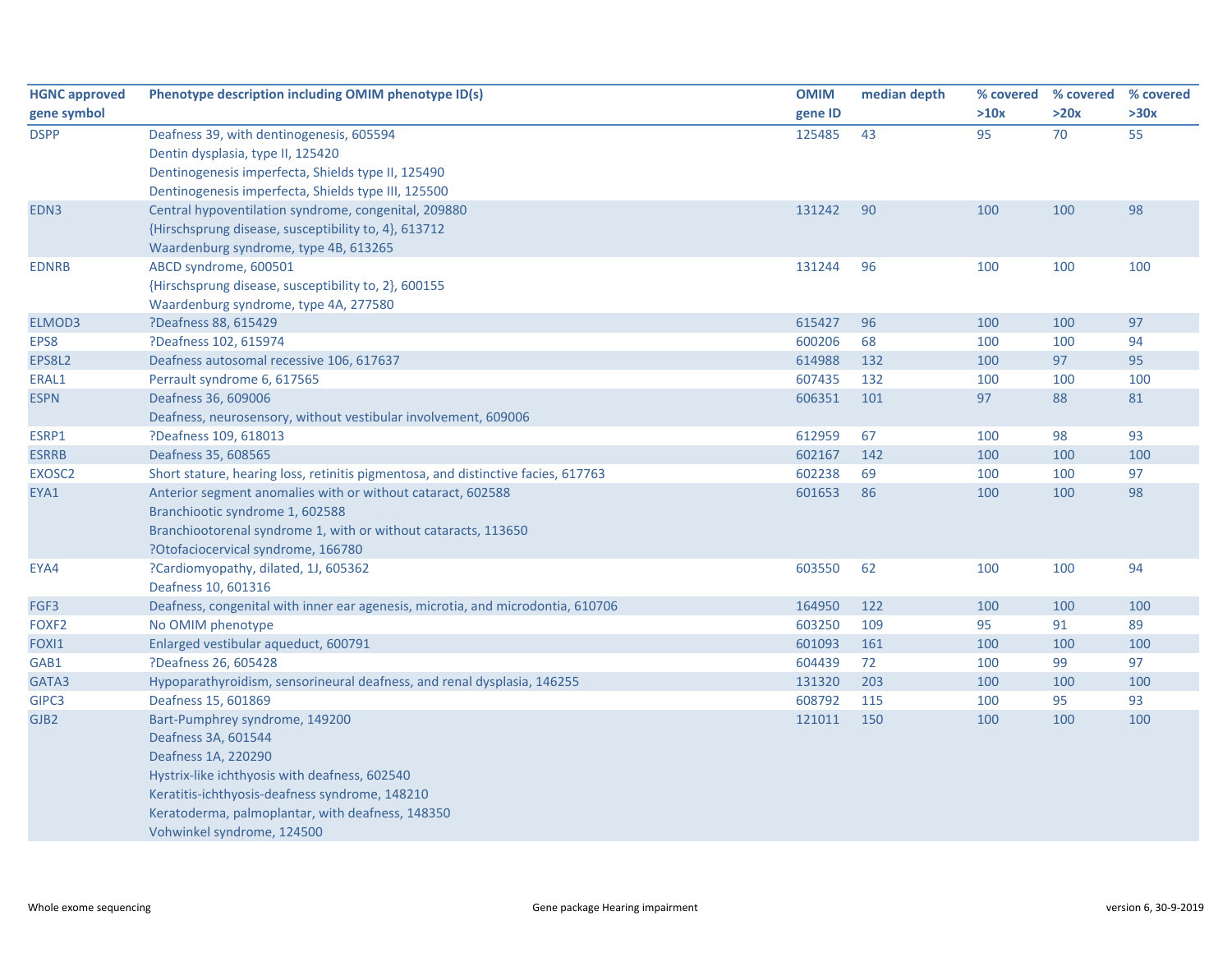| >10x<br>>20x<br>>30x<br>gene ID<br>Deafness 2B, 612644<br>603324<br>182<br>100<br>100<br>100<br>Deafness, with peripheral neuropathy<br><b>Deafness</b><br>Deafness, digenic, GJB2/GJB3, 220290<br>Erythrokeratodermia variabilis et progressiva 1, 133200<br>Deafness 3B, 612643<br>604418<br>75<br>100<br>100<br>99<br>Deafness 1B, 612645<br>Deafness, digenic GJB2/GJB6, 220290<br>Ectodermal dysplasia 2, Clouston type, 129500<br>609245<br>93<br>96<br>Chudley-McCullough syndrome, 604213<br>100<br>100<br>Deafness 114, 618456<br>604330<br>52<br>68<br>68<br>65<br>93<br>Renal hypodysplasia/aplasia 3, 617805<br>617782<br>72<br>100<br>98<br>608576<br>81<br>100<br>99<br>Corneal dystrophy, posterior polymorphous, 4, 618031<br>100<br>Deafness 28, 608641<br>Ectodermal dysplasia/short stature syndrome, 616029<br>Deafness 25, 613285<br>613283<br>100<br>100<br>100<br>99<br>?Deafness 101, 615837<br>615762<br>109<br>100<br>100<br>100<br>608798<br>Deafness 5, 600994<br>94<br>100<br>100<br>100<br>99<br>142810<br>104<br>100<br>100<br>Charcot-Marie-Tooth disease, axonal, type 2W, 616625<br>Usher syndrome type 3B, 614504<br>99<br>?Perrault syndrome 2, 614926<br>600783<br>76<br>100<br>100<br>Deafness 39, 608265<br>142409<br>73<br>100<br>100<br>96<br>?Deafness 68, 616707<br>604799<br>99<br>98<br>98<br>121<br>D-bifunctional protein deficiency, 261515<br>601860<br>62<br>100<br>98<br>93<br>Perrault syndrome 1, 233400<br>95<br>No OMIM phenotype<br>607404<br>92<br>100<br>97<br>95<br>97<br>Deafness 42, 609646<br>609739<br>100<br>100<br>?Charcot-Marie-Tooth disease, recessive intermediate, B, 613641<br>601421<br>126<br>100<br>100<br>97<br>Deafness 89, 613916<br>Jervell and Lange-Nielsen syndrome 2, 612347<br>100<br>176261<br>252<br>100<br>100<br>Long QT syndrome 5, 613695<br>Enlarged vestibular aqueduct, digenic, 600791<br>100<br>602208<br>171<br>100<br>100<br>SESAME syndrome, 612780<br>Atrial fibrillation, familial, 3, 607554<br>607542<br>160<br>97<br>94<br>93<br>Jervell and Lange-Nielsen syndrome, 220400<br>Long QT syndrome 1, 192500<br>{Long QT syndrome 1, acquired, susceptibility to}, 192500<br>Short QT syndrome 2, 609621 | <b>HGNC approved</b> | Phenotype description including OMIM phenotype ID(s) | <b>OMIM</b> | median depth | % covered % covered % covered |    |
|--------------------------------------------------------------------------------------------------------------------------------------------------------------------------------------------------------------------------------------------------------------------------------------------------------------------------------------------------------------------------------------------------------------------------------------------------------------------------------------------------------------------------------------------------------------------------------------------------------------------------------------------------------------------------------------------------------------------------------------------------------------------------------------------------------------------------------------------------------------------------------------------------------------------------------------------------------------------------------------------------------------------------------------------------------------------------------------------------------------------------------------------------------------------------------------------------------------------------------------------------------------------------------------------------------------------------------------------------------------------------------------------------------------------------------------------------------------------------------------------------------------------------------------------------------------------------------------------------------------------------------------------------------------------------------------------------------------------------------------------------------------------------------------------------------------------------------------------------------------------------------------------------------------------------------------------------------------------------------------------------------------------------------------------------------------------------------------------------------------------------------------------------------------------------------------------------------------|----------------------|------------------------------------------------------|-------------|--------------|-------------------------------|----|
|                                                                                                                                                                                                                                                                                                                                                                                                                                                                                                                                                                                                                                                                                                                                                                                                                                                                                                                                                                                                                                                                                                                                                                                                                                                                                                                                                                                                                                                                                                                                                                                                                                                                                                                                                                                                                                                                                                                                                                                                                                                                                                                                                                                                              | gene symbol          |                                                      |             |              |                               |    |
|                                                                                                                                                                                                                                                                                                                                                                                                                                                                                                                                                                                                                                                                                                                                                                                                                                                                                                                                                                                                                                                                                                                                                                                                                                                                                                                                                                                                                                                                                                                                                                                                                                                                                                                                                                                                                                                                                                                                                                                                                                                                                                                                                                                                              | GJB3                 |                                                      |             |              |                               |    |
|                                                                                                                                                                                                                                                                                                                                                                                                                                                                                                                                                                                                                                                                                                                                                                                                                                                                                                                                                                                                                                                                                                                                                                                                                                                                                                                                                                                                                                                                                                                                                                                                                                                                                                                                                                                                                                                                                                                                                                                                                                                                                                                                                                                                              |                      |                                                      |             |              |                               |    |
|                                                                                                                                                                                                                                                                                                                                                                                                                                                                                                                                                                                                                                                                                                                                                                                                                                                                                                                                                                                                                                                                                                                                                                                                                                                                                                                                                                                                                                                                                                                                                                                                                                                                                                                                                                                                                                                                                                                                                                                                                                                                                                                                                                                                              |                      |                                                      |             |              |                               |    |
|                                                                                                                                                                                                                                                                                                                                                                                                                                                                                                                                                                                                                                                                                                                                                                                                                                                                                                                                                                                                                                                                                                                                                                                                                                                                                                                                                                                                                                                                                                                                                                                                                                                                                                                                                                                                                                                                                                                                                                                                                                                                                                                                                                                                              |                      |                                                      |             |              |                               |    |
|                                                                                                                                                                                                                                                                                                                                                                                                                                                                                                                                                                                                                                                                                                                                                                                                                                                                                                                                                                                                                                                                                                                                                                                                                                                                                                                                                                                                                                                                                                                                                                                                                                                                                                                                                                                                                                                                                                                                                                                                                                                                                                                                                                                                              |                      |                                                      |             |              |                               |    |
|                                                                                                                                                                                                                                                                                                                                                                                                                                                                                                                                                                                                                                                                                                                                                                                                                                                                                                                                                                                                                                                                                                                                                                                                                                                                                                                                                                                                                                                                                                                                                                                                                                                                                                                                                                                                                                                                                                                                                                                                                                                                                                                                                                                                              | GJB6                 |                                                      |             |              |                               |    |
|                                                                                                                                                                                                                                                                                                                                                                                                                                                                                                                                                                                                                                                                                                                                                                                                                                                                                                                                                                                                                                                                                                                                                                                                                                                                                                                                                                                                                                                                                                                                                                                                                                                                                                                                                                                                                                                                                                                                                                                                                                                                                                                                                                                                              |                      |                                                      |             |              |                               |    |
|                                                                                                                                                                                                                                                                                                                                                                                                                                                                                                                                                                                                                                                                                                                                                                                                                                                                                                                                                                                                                                                                                                                                                                                                                                                                                                                                                                                                                                                                                                                                                                                                                                                                                                                                                                                                                                                                                                                                                                                                                                                                                                                                                                                                              |                      |                                                      |             |              |                               |    |
|                                                                                                                                                                                                                                                                                                                                                                                                                                                                                                                                                                                                                                                                                                                                                                                                                                                                                                                                                                                                                                                                                                                                                                                                                                                                                                                                                                                                                                                                                                                                                                                                                                                                                                                                                                                                                                                                                                                                                                                                                                                                                                                                                                                                              |                      |                                                      |             |              |                               |    |
|                                                                                                                                                                                                                                                                                                                                                                                                                                                                                                                                                                                                                                                                                                                                                                                                                                                                                                                                                                                                                                                                                                                                                                                                                                                                                                                                                                                                                                                                                                                                                                                                                                                                                                                                                                                                                                                                                                                                                                                                                                                                                                                                                                                                              | GPSM2                |                                                      |             |              |                               |    |
|                                                                                                                                                                                                                                                                                                                                                                                                                                                                                                                                                                                                                                                                                                                                                                                                                                                                                                                                                                                                                                                                                                                                                                                                                                                                                                                                                                                                                                                                                                                                                                                                                                                                                                                                                                                                                                                                                                                                                                                                                                                                                                                                                                                                              | <b>GRAP</b>          |                                                      |             |              |                               |    |
|                                                                                                                                                                                                                                                                                                                                                                                                                                                                                                                                                                                                                                                                                                                                                                                                                                                                                                                                                                                                                                                                                                                                                                                                                                                                                                                                                                                                                                                                                                                                                                                                                                                                                                                                                                                                                                                                                                                                                                                                                                                                                                                                                                                                              | GREB1L               |                                                      |             |              |                               |    |
|                                                                                                                                                                                                                                                                                                                                                                                                                                                                                                                                                                                                                                                                                                                                                                                                                                                                                                                                                                                                                                                                                                                                                                                                                                                                                                                                                                                                                                                                                                                                                                                                                                                                                                                                                                                                                                                                                                                                                                                                                                                                                                                                                                                                              | GRHL <sub>2</sub>    |                                                      |             |              |                               |    |
|                                                                                                                                                                                                                                                                                                                                                                                                                                                                                                                                                                                                                                                                                                                                                                                                                                                                                                                                                                                                                                                                                                                                                                                                                                                                                                                                                                                                                                                                                                                                                                                                                                                                                                                                                                                                                                                                                                                                                                                                                                                                                                                                                                                                              |                      |                                                      |             |              |                               |    |
|                                                                                                                                                                                                                                                                                                                                                                                                                                                                                                                                                                                                                                                                                                                                                                                                                                                                                                                                                                                                                                                                                                                                                                                                                                                                                                                                                                                                                                                                                                                                                                                                                                                                                                                                                                                                                                                                                                                                                                                                                                                                                                                                                                                                              |                      |                                                      |             |              |                               |    |
|                                                                                                                                                                                                                                                                                                                                                                                                                                                                                                                                                                                                                                                                                                                                                                                                                                                                                                                                                                                                                                                                                                                                                                                                                                                                                                                                                                                                                                                                                                                                                                                                                                                                                                                                                                                                                                                                                                                                                                                                                                                                                                                                                                                                              | GRXCR1               |                                                      |             |              |                               |    |
|                                                                                                                                                                                                                                                                                                                                                                                                                                                                                                                                                                                                                                                                                                                                                                                                                                                                                                                                                                                                                                                                                                                                                                                                                                                                                                                                                                                                                                                                                                                                                                                                                                                                                                                                                                                                                                                                                                                                                                                                                                                                                                                                                                                                              | GRXCR2               |                                                      |             |              |                               |    |
|                                                                                                                                                                                                                                                                                                                                                                                                                                                                                                                                                                                                                                                                                                                                                                                                                                                                                                                                                                                                                                                                                                                                                                                                                                                                                                                                                                                                                                                                                                                                                                                                                                                                                                                                                                                                                                                                                                                                                                                                                                                                                                                                                                                                              | <b>GSDME</b>         |                                                      |             |              |                               |    |
|                                                                                                                                                                                                                                                                                                                                                                                                                                                                                                                                                                                                                                                                                                                                                                                                                                                                                                                                                                                                                                                                                                                                                                                                                                                                                                                                                                                                                                                                                                                                                                                                                                                                                                                                                                                                                                                                                                                                                                                                                                                                                                                                                                                                              | HARS1                |                                                      |             |              |                               |    |
|                                                                                                                                                                                                                                                                                                                                                                                                                                                                                                                                                                                                                                                                                                                                                                                                                                                                                                                                                                                                                                                                                                                                                                                                                                                                                                                                                                                                                                                                                                                                                                                                                                                                                                                                                                                                                                                                                                                                                                                                                                                                                                                                                                                                              |                      |                                                      |             |              |                               |    |
|                                                                                                                                                                                                                                                                                                                                                                                                                                                                                                                                                                                                                                                                                                                                                                                                                                                                                                                                                                                                                                                                                                                                                                                                                                                                                                                                                                                                                                                                                                                                                                                                                                                                                                                                                                                                                                                                                                                                                                                                                                                                                                                                                                                                              | HARS <sub>2</sub>    |                                                      |             |              |                               |    |
|                                                                                                                                                                                                                                                                                                                                                                                                                                                                                                                                                                                                                                                                                                                                                                                                                                                                                                                                                                                                                                                                                                                                                                                                                                                                                                                                                                                                                                                                                                                                                                                                                                                                                                                                                                                                                                                                                                                                                                                                                                                                                                                                                                                                              | <b>HGF</b>           |                                                      |             |              |                               |    |
|                                                                                                                                                                                                                                                                                                                                                                                                                                                                                                                                                                                                                                                                                                                                                                                                                                                                                                                                                                                                                                                                                                                                                                                                                                                                                                                                                                                                                                                                                                                                                                                                                                                                                                                                                                                                                                                                                                                                                                                                                                                                                                                                                                                                              | HOMER2               |                                                      |             |              |                               |    |
|                                                                                                                                                                                                                                                                                                                                                                                                                                                                                                                                                                                                                                                                                                                                                                                                                                                                                                                                                                                                                                                                                                                                                                                                                                                                                                                                                                                                                                                                                                                                                                                                                                                                                                                                                                                                                                                                                                                                                                                                                                                                                                                                                                                                              | <b>HSD17B4</b>       |                                                      |             |              |                               |    |
|                                                                                                                                                                                                                                                                                                                                                                                                                                                                                                                                                                                                                                                                                                                                                                                                                                                                                                                                                                                                                                                                                                                                                                                                                                                                                                                                                                                                                                                                                                                                                                                                                                                                                                                                                                                                                                                                                                                                                                                                                                                                                                                                                                                                              |                      |                                                      |             |              |                               |    |
|                                                                                                                                                                                                                                                                                                                                                                                                                                                                                                                                                                                                                                                                                                                                                                                                                                                                                                                                                                                                                                                                                                                                                                                                                                                                                                                                                                                                                                                                                                                                                                                                                                                                                                                                                                                                                                                                                                                                                                                                                                                                                                                                                                                                              | <b>IFNLR1</b>        |                                                      |             |              |                               |    |
|                                                                                                                                                                                                                                                                                                                                                                                                                                                                                                                                                                                                                                                                                                                                                                                                                                                                                                                                                                                                                                                                                                                                                                                                                                                                                                                                                                                                                                                                                                                                                                                                                                                                                                                                                                                                                                                                                                                                                                                                                                                                                                                                                                                                              | ILDR1                |                                                      |             |              |                               |    |
|                                                                                                                                                                                                                                                                                                                                                                                                                                                                                                                                                                                                                                                                                                                                                                                                                                                                                                                                                                                                                                                                                                                                                                                                                                                                                                                                                                                                                                                                                                                                                                                                                                                                                                                                                                                                                                                                                                                                                                                                                                                                                                                                                                                                              | <b>KARS1</b>         |                                                      |             |              |                               |    |
|                                                                                                                                                                                                                                                                                                                                                                                                                                                                                                                                                                                                                                                                                                                                                                                                                                                                                                                                                                                                                                                                                                                                                                                                                                                                                                                                                                                                                                                                                                                                                                                                                                                                                                                                                                                                                                                                                                                                                                                                                                                                                                                                                                                                              |                      |                                                      |             |              |                               |    |
|                                                                                                                                                                                                                                                                                                                                                                                                                                                                                                                                                                                                                                                                                                                                                                                                                                                                                                                                                                                                                                                                                                                                                                                                                                                                                                                                                                                                                                                                                                                                                                                                                                                                                                                                                                                                                                                                                                                                                                                                                                                                                                                                                                                                              | <b>KCNE1</b>         |                                                      |             |              |                               |    |
|                                                                                                                                                                                                                                                                                                                                                                                                                                                                                                                                                                                                                                                                                                                                                                                                                                                                                                                                                                                                                                                                                                                                                                                                                                                                                                                                                                                                                                                                                                                                                                                                                                                                                                                                                                                                                                                                                                                                                                                                                                                                                                                                                                                                              |                      |                                                      |             |              |                               |    |
|                                                                                                                                                                                                                                                                                                                                                                                                                                                                                                                                                                                                                                                                                                                                                                                                                                                                                                                                                                                                                                                                                                                                                                                                                                                                                                                                                                                                                                                                                                                                                                                                                                                                                                                                                                                                                                                                                                                                                                                                                                                                                                                                                                                                              | KCNJ10               |                                                      |             |              |                               |    |
|                                                                                                                                                                                                                                                                                                                                                                                                                                                                                                                                                                                                                                                                                                                                                                                                                                                                                                                                                                                                                                                                                                                                                                                                                                                                                                                                                                                                                                                                                                                                                                                                                                                                                                                                                                                                                                                                                                                                                                                                                                                                                                                                                                                                              |                      |                                                      |             |              |                               |    |
|                                                                                                                                                                                                                                                                                                                                                                                                                                                                                                                                                                                                                                                                                                                                                                                                                                                                                                                                                                                                                                                                                                                                                                                                                                                                                                                                                                                                                                                                                                                                                                                                                                                                                                                                                                                                                                                                                                                                                                                                                                                                                                                                                                                                              | KCNQ1                |                                                      |             |              |                               |    |
|                                                                                                                                                                                                                                                                                                                                                                                                                                                                                                                                                                                                                                                                                                                                                                                                                                                                                                                                                                                                                                                                                                                                                                                                                                                                                                                                                                                                                                                                                                                                                                                                                                                                                                                                                                                                                                                                                                                                                                                                                                                                                                                                                                                                              |                      |                                                      |             |              |                               |    |
|                                                                                                                                                                                                                                                                                                                                                                                                                                                                                                                                                                                                                                                                                                                                                                                                                                                                                                                                                                                                                                                                                                                                                                                                                                                                                                                                                                                                                                                                                                                                                                                                                                                                                                                                                                                                                                                                                                                                                                                                                                                                                                                                                                                                              |                      |                                                      |             |              |                               |    |
|                                                                                                                                                                                                                                                                                                                                                                                                                                                                                                                                                                                                                                                                                                                                                                                                                                                                                                                                                                                                                                                                                                                                                                                                                                                                                                                                                                                                                                                                                                                                                                                                                                                                                                                                                                                                                                                                                                                                                                                                                                                                                                                                                                                                              |                      |                                                      |             |              |                               |    |
|                                                                                                                                                                                                                                                                                                                                                                                                                                                                                                                                                                                                                                                                                                                                                                                                                                                                                                                                                                                                                                                                                                                                                                                                                                                                                                                                                                                                                                                                                                                                                                                                                                                                                                                                                                                                                                                                                                                                                                                                                                                                                                                                                                                                              |                      |                                                      |             |              |                               |    |
| 603537<br>98<br>95<br>147                                                                                                                                                                                                                                                                                                                                                                                                                                                                                                                                                                                                                                                                                                                                                                                                                                                                                                                                                                                                                                                                                                                                                                                                                                                                                                                                                                                                                                                                                                                                                                                                                                                                                                                                                                                                                                                                                                                                                                                                                                                                                                                                                                                    | KCNQ4                | Deafness 2A, 600101                                  |             |              |                               | 91 |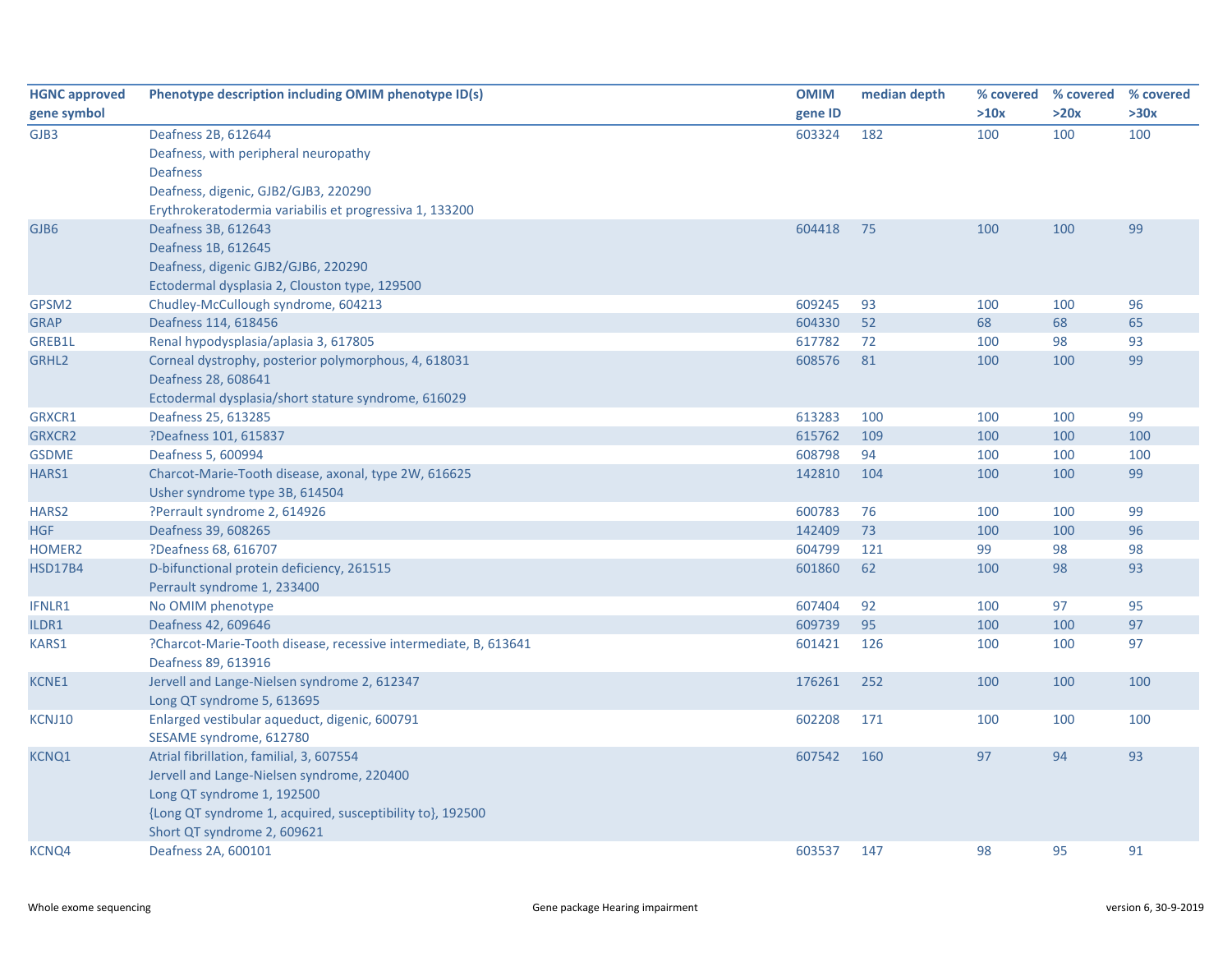| <b>HGNC approved</b> | Phenotype description including OMIM phenotype ID(s)                                                      | <b>OMIM</b> | median depth     |      | % covered % covered | % covered |
|----------------------|-----------------------------------------------------------------------------------------------------------|-------------|------------------|------|---------------------|-----------|
| gene symbol          |                                                                                                           | gene ID     |                  | >10x | >20x                | >30x      |
| <b>KITLG</b>         | Deafness 69, unilateral or asymmetric, 616697                                                             | 184745      | 78               | 100  | 100                 | 97        |
|                      | Hyperpigmentation with or without hypopigmentation, 145250                                                |             |                  |      |                     |           |
|                      | [Skin/hair/eye pigmentation 7, blond/brown hair], 611664                                                  |             |                  |      |                     |           |
| LARS <sub>2</sub>    | ?Hydrops, lactic acidosis, and sideroblastic anemia, 617021                                               | 604544      | 79               | 100  | 100                 | 99        |
|                      | Perrault syndrome 4, 615300                                                                               |             |                  |      |                     |           |
| LHFPL5               | Deafness 67, 610265                                                                                       | 609427      | 175              | 100  | 100                 | 100       |
| LMX1A                | No OMIM phenotype                                                                                         | 600298      | 81               | 100  | 100                 | 99        |
| LOXHD1               | Deafness 77, 613079                                                                                       | 613072      | 118              | 100  | 100                 | 99        |
| <b>LRTOMT</b>        | Deafness 63, 611451                                                                                       | 612414      | 111              | 100  | 100                 | 100       |
| MARVELD2             | Deafness 49, 610153                                                                                       | 610572      | 92               | 100  | 100                 | 97        |
| MCM <sub>2</sub>     | ?Deafness 70, 616968                                                                                      | 116945      | 122              | 100  | 100                 | 100       |
| <b>MET</b>           | ?Deafness 97, 616705                                                                                      | 164860      | 64               | 100  | 100                 | 96        |
|                      | Hepatocellular carcinoma, childhood type, somatic, 114550                                                 |             |                  |      |                     |           |
|                      | {Osteofibrous dysplasia, susceptibility to}, 607278                                                       |             |                  |      |                     |           |
|                      | Renal cell carcinoma, papillary, 1, familial and somatic, 605074                                          |             |                  |      |                     |           |
| <b>MIR96</b>         | Deafness 50, 613074                                                                                       | 611606      | No coverage data |      |                     |           |
| <b>MITF</b>          | COMMAD syndrome, 617306                                                                                   | 156845      | 87               | 100  | 100                 | 99        |
|                      | {Melanoma, cutaneous malignant, susceptibility to, 8}, 614456                                             |             |                  |      |                     |           |
|                      | Tietz albinism-deafness syndrome, 103500                                                                  |             |                  |      |                     |           |
|                      | Waardenburg syndrome, type 2A, 193510                                                                     |             |                  |      |                     |           |
|                      | Waardenburg syndrome/ocular albinism, digenic, 103470                                                     |             |                  |      |                     |           |
| MPZL <sub>2</sub>    | Deafness 111, 618145                                                                                      | 604873      | 64               | 100  | 100                 | 98        |
| MSRB3                | Deafness 74, 613718                                                                                       | 613719      | 72               | 100  | 100                 | 93        |
| <b>MYH14</b>         | Deafness 4A, 600652                                                                                       | 608568      | 114              | 100  | 99                  | 97        |
|                      | ?Peripheral neuropathy, myopathy, hoarseness, and hearing loss, 614369                                    |             |                  |      |                     |           |
| MYH9                 | Deafness 17, 603622                                                                                       | 160775      | 125              | 100  | 100                 | 99        |
|                      | Macrothrombocytopenia and granulocyte inclusions with or without nephritis or sensorineural hearing loss, |             |                  |      |                     |           |
|                      | 155100                                                                                                    |             |                  |      |                     |           |
| <b>MYO15A</b>        | Deafness 3, 600316                                                                                        | 602666      | 134              | 100  | 99                  | 98        |
| MYO3A                | Deafness 30, 607101                                                                                       | 606808      | 73               | 100  | 99                  | 95        |
| MYO <sub>6</sub>     | Deafness 22, 606346                                                                                       | 600970      | 82               | 100  | 99                  | 94        |
|                      | Deafness 22, with hypertrophic cardiomyopathy, 606346                                                     |             |                  |      |                     |           |
|                      | Deafness 37, 607821                                                                                       |             |                  |      |                     |           |
| MYO7A                | Deafness 11, 601317                                                                                       | 276903      | 109              | 100  | 100                 | 99        |
|                      | Deafness 2, 600060                                                                                        |             |                  |      |                     |           |
|                      | Usher syndrome, type 1B, 276900                                                                           |             |                  |      |                     |           |
| NARS <sub>2</sub>    | Combined oxidative phosphorylation deficiency 24, 616239                                                  | 612803      | 55               | 99   | 97                  | 92        |
|                      | ?Deafness 94, 618434                                                                                      |             |                  |      |                     |           |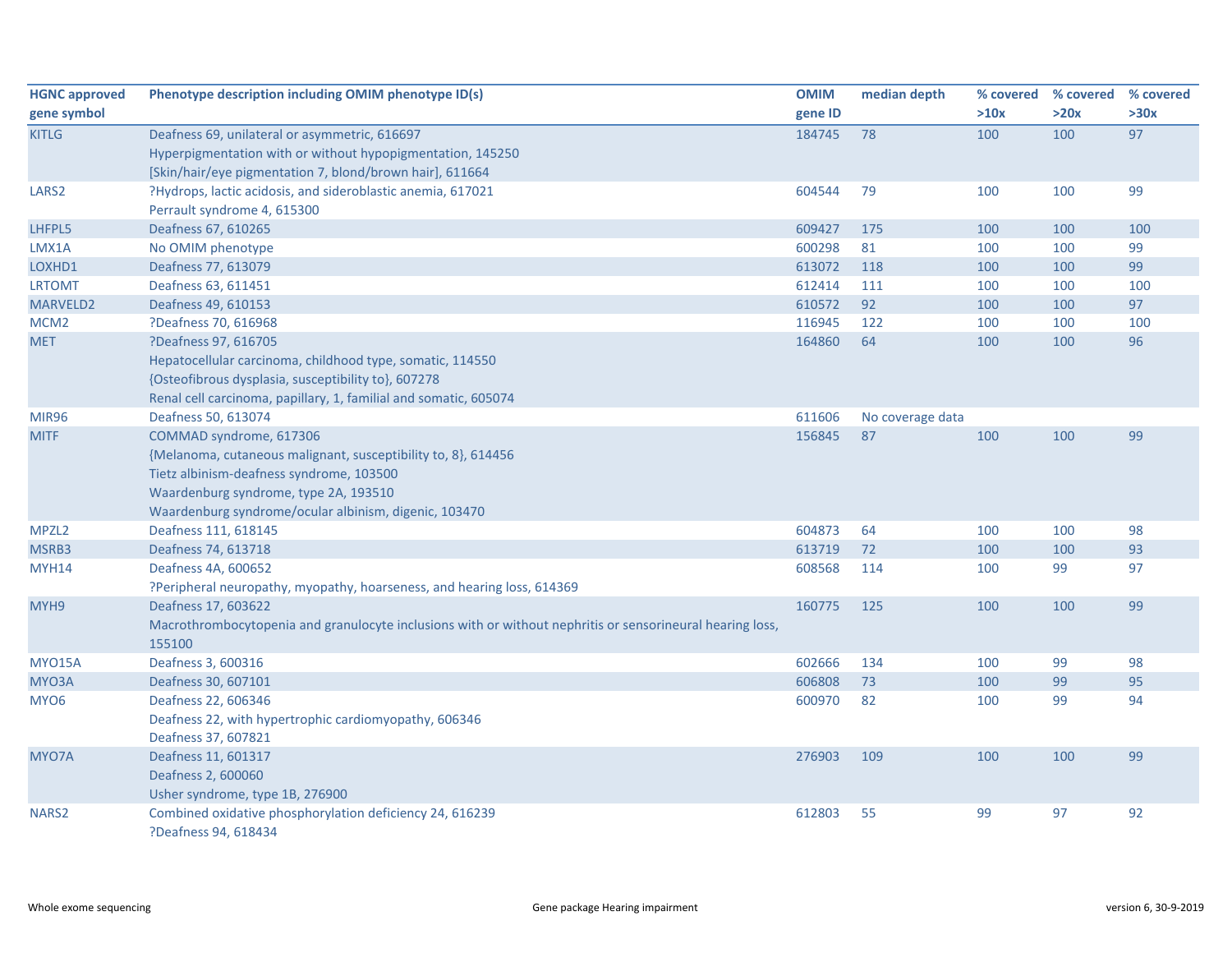| <b>HGNC approved</b> | Phenotype description including OMIM phenotype ID(s)                             | <b>OMIM</b> | median depth |      | % covered % covered | % covered |
|----------------------|----------------------------------------------------------------------------------|-------------|--------------|------|---------------------|-----------|
| gene symbol          |                                                                                  | gene ID     |              | >10x | >20x                | >30x      |
| NLRP3                | CINCA syndrome, 607115                                                           | 606416      | 125          | 100  | 100                 | 100       |
|                      | Deafness 34, with or without inflammation, 617772                                |             |              |      |                     |           |
|                      | Familial cold inflammatory syndrome 1, 120100                                    |             |              |      |                     |           |
|                      | Keratoendothelitis fugax hereditaria, 148200                                     |             |              |      |                     |           |
|                      | Muckle-Wells syndrome, 191900                                                    |             |              |      |                     |           |
| OPA1                 | Behr syndrome, 210000                                                            | 605290      | 59           | 100  | 98                  | 89        |
|                      | {Glaucoma, normal tension, susceptibility to}, 606657                            |             |              |      |                     |           |
|                      | ?Mitochondrial DNA depletion syndrome 14 (encephalocardiomyopathic type), 616896 |             |              |      |                     |           |
|                      | Optic atrophy 1, 165500                                                          |             |              |      |                     |           |
|                      | Optic atrophy plus syndrome, 125250                                              |             |              |      |                     |           |
| OSBPL2               | Deafness 67, 616340                                                              | 606731      | 102          | 100  | 100                 | 100       |
| <b>OTOA</b>          | Deafness 22, 607039                                                              | 607038      | 78           | 77   | 74                  | 72        |
| <b>OTOF</b>          | Auditory neuropathy, 1, 601071                                                   | 603681      | 113          | 100  | 100                 | 100       |
|                      | Deafness 9, 601071                                                               |             |              |      |                     |           |
| <b>OTOG</b>          | Deafness 18B, 614945                                                             | 604487      | 121          | 100  | 100                 | 99        |
| <b>OTOGL</b>         | Deafness 84B, 614944                                                             | 614925      | 76           | 100  | 100                 | 95        |
| P2RX2                | Deafness 41, 608224                                                              | 600844      | 136          | 100  | 100                 | 99        |
| PAX3                 | Craniofacial-deafness-hand syndrome, 122880                                      | 606597      | 104          | 100  | 100                 | 100       |
|                      | Rhabdomyosarcoma 2, alveolar, 268220                                             |             |              |      |                     |           |
|                      | Waardenburg syndrome, type 1, 193500                                             |             |              |      |                     |           |
|                      | Waardenburg syndrome, type 3, 148820                                             |             |              |      |                     |           |
| PCDH15               | Deafness 23, 609533                                                              | 605514      | 72           | 100  | 100                 | 95        |
|                      | Usher syndrome, type 1D/F digenic, 601067                                        |             |              |      |                     |           |
|                      | Usher syndrome, type 1F, 602083                                                  |             |              |      |                     |           |
| PDE1C                | ?Deafness 74, 618140                                                             | 602987      | 63           | 100  | 97                  | 90        |
| PDZD7                | Deafness 57, 618003                                                              | 612971      | 84           | 100  | 100                 | 99        |
|                      | {Retinal disease in Usher syndrome type IIA, modifier of}, 276901                |             |              |      |                     |           |
|                      | Usher syndrome, type IIC, GPR98/PDZD7 digenic, 605472                            |             |              |      |                     |           |
| <b>PET100</b>        | Mitochondrial complex IV deficiency, 220110                                      | 614770      | 85           | 92   | 66                  | 66        |
| PEX1                 | Heimler syndrome 1, 234580                                                       | 602136      | 62           | 100  | 99                  | 94        |
|                      | Peroxisome biogenesis disorder 1A (Zellweger), 214100                            |             |              |      |                     |           |
|                      | Peroxisome biogenesis disorder 1B (NALD/IRD), 601539                             |             |              |      |                     |           |
| <b>PEX26</b>         | Peroxisome biogenesis disorder 7A (Zellweger), 614872                            | 608666      | 118          | 100  | 100                 | 100       |
|                      | Peroxisome biogenesis disorder 7B, 614873                                        |             |              |      |                     |           |
| PEX6                 | Heimler syndrome 2, 616617                                                       | 601498      | 107          | 100  | 99                  | 95        |
|                      | Peroxisome biogenesis disorder 4A (Zellweger), 614862                            |             |              |      |                     |           |
|                      | Peroxisome biogenesis disorder 4B, 614863                                        |             |              |      |                     |           |
| <b>PJVK</b>          | Deafness 59, 610220                                                              | 610219      | 93           | 100  | 100                 | 99        |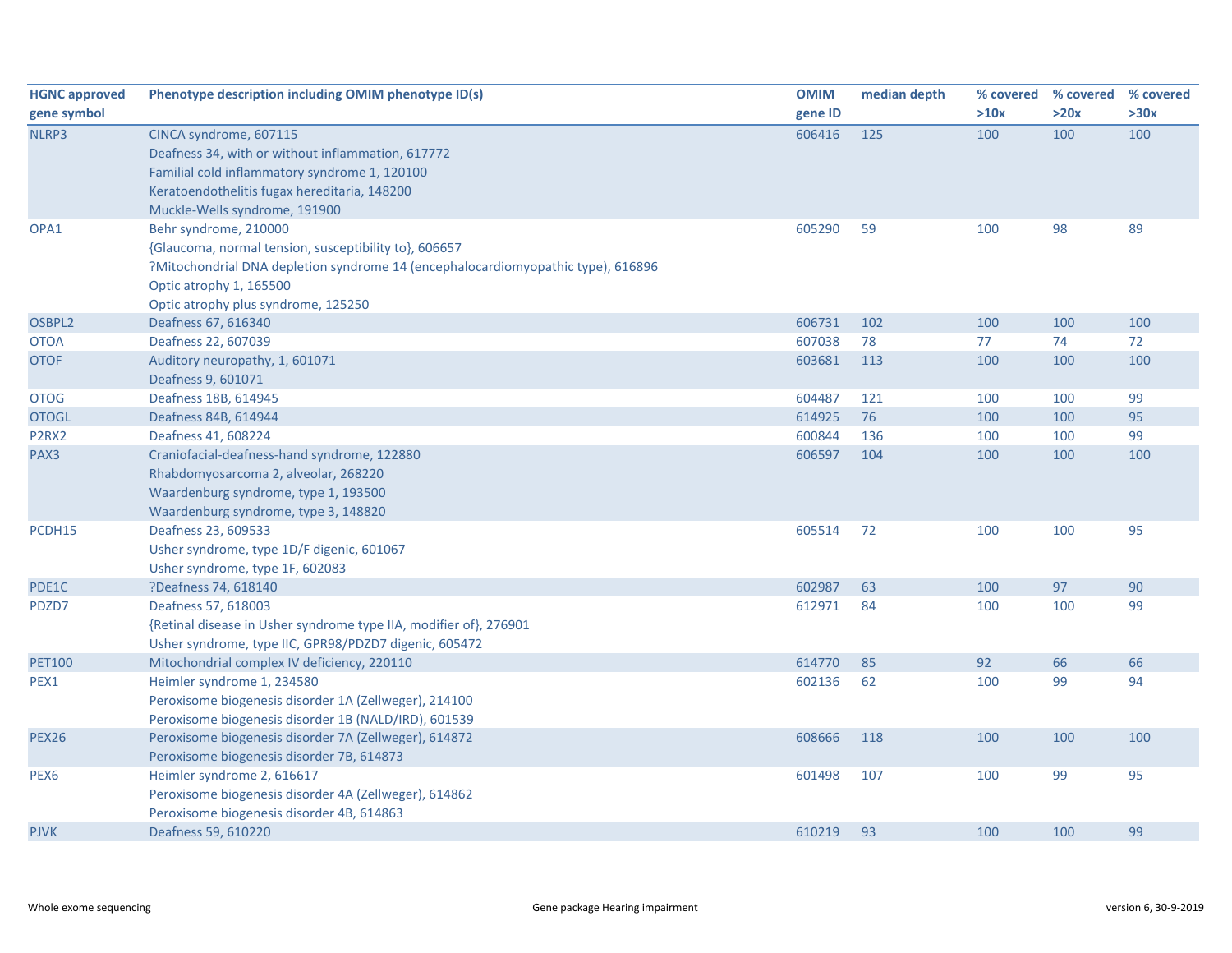| <b>HGNC approved</b> | Phenotype description including OMIM phenotype ID(s)                          | <b>OMIM</b> | median depth | % covered | % covered | % covered |
|----------------------|-------------------------------------------------------------------------------|-------------|--------------|-----------|-----------|-----------|
| gene symbol          |                                                                               | gene ID     |              | >10x      | >20x      | >30x      |
| PNPT1                | Combined oxidative phosphorylation deficiency 13, 614932                      | 610316      | 57           | 100       | 97        | 83        |
|                      | Deafness 70, 614934                                                           |             |              |           |           |           |
| POU3F4               | Deafness 2, 304400                                                            | 300039      | 120          | 100       | 100       | 100       |
| POU4F3               | Deafness 15, 602459                                                           | 602460      | 247          | 100       | 100       | 100       |
| PPIP5K2              | Deafness 100, 618422                                                          | 611648      | 48           | 99        | 93        | 80        |
| <b>PRKCB</b>         | No OMIM phenotype                                                             | 176970      | 73           | 100       | 100       | 99        |
| PRPS1                | Arts syndrome, 301835                                                         | 311850      | 50           | 100       | 99        | 90        |
|                      | Charcot-Marie-Tooth disease recessive, 5, 311070                              |             |              |           |           |           |
|                      | Deafness 1, 304500                                                            |             |              |           |           |           |
|                      | Gout, PRPS-related, 300661                                                    |             |              |           |           |           |
|                      | Phosphoribosylpyrophosphate synthetase superactivity, 300661                  |             |              |           |           |           |
| <b>PTPRQ</b>         | Deafness 73, 617663                                                           | 603317      | 80           | 100       | 99        | 95        |
|                      | Deafness 84A, 613391                                                          |             |              |           |           |           |
| RAI1                 | Smith-Magenis syndrome, 182290                                                | 607642      | 187          | 100       | 100       | 100       |
| <b>RDX</b>           | Deafness 24, 611022                                                           | 179410      | 54           | 100       | 93        | 76        |
| RIPOR2               | ?Deafness 104, 616515                                                         | 611410      | 77           | 100       | 100       | 97        |
| ROR1                 | ?Deafness 108, 617654                                                         | 602336      | 87           | 97        | 96        | 96        |
| S1PR2                | Deafness 68, 610419                                                           | 605111      | 153          | 100       | 100       | 100       |
| SERPINB6             | ?Deafness 91, 613453                                                          | 173321      | 85           | 100       | 100       | 98        |
| SIX1                 | Branchiootic syndrome 3, 608389                                               | 601205      | 119          | 100       | 100       | 100       |
|                      | Deafness 23, 605192                                                           |             |              |           |           |           |
| SIX <sub>5</sub>     | Branchiootorenal syndrome 2, 610896                                           | 600963      | 75           | 100       | 95        | 85        |
| <b>SLC17A8</b>       | Deafness 25, 605583                                                           | 607557      | 66           | 100       | 100       | 99        |
| SLC22A4              | {Rheumatoid arthritis, susceptibility to}, 180300                             | 604190      | 103          | 100       | 100       | 96        |
| <b>SLC26A4</b>       | Deafness 4, with enlarged vestibular aqueduct, 600791                         | 605646      | 68           | 100       | 100       | 94        |
|                      | Pendred syndrome, 274600                                                      |             |              |           |           |           |
| <b>SLC26A5</b>       | ?Deafness 61, 613865                                                          | 604943      | 61           | 100       | 100       | 96        |
| <b>SLC29A3</b>       | Histiocytosis-lymphadenopathy plus syndrome, 602782                           | 612373      | 152          | 100       | 99        | 99        |
| SLC33A1              | Congenital cataracts, hearing loss, and neurodegeneration, 614482             | 603690      | 68           | 100       | 98        | 86        |
|                      | Spastic paraplegia 42, 612539                                                 |             |              |           |           |           |
| <b>SLC44A4</b>       | ?Deafness 72, 617606                                                          | 606107      | 94           | 100       | 100       | 100       |
| SLC52A2              | Brown-Vialetto-Van Laere syndrome 2, 614707                                   | 607882      | 173          | 100       | 100       | 100       |
| SLITRK6              | Deafness and myopia, 221200                                                   | 609681      | 75           | 100       | 100       | 99        |
| <b>SMPX</b>          | Deafness 4, 300066                                                            | 300226      | 51           | 100       | 100       | 83        |
| SNAI2                | Piebaldism, 172800                                                            | 602150      | 66           | 100       | 100       | 100       |
|                      | Waardenburg syndrome, type 2D, 608890                                         |             |              |           |           |           |
| SOX10                | PCWH syndrome, 609136                                                         | 602229      | 72           | 100       | 97        | 89        |
|                      | Waardenburg syndrome, type 2E, with or without neurologic involvement, 611584 |             |              |           |           |           |
|                      | Waardenburg syndrome, type 4C, 613266                                         |             |              |           |           |           |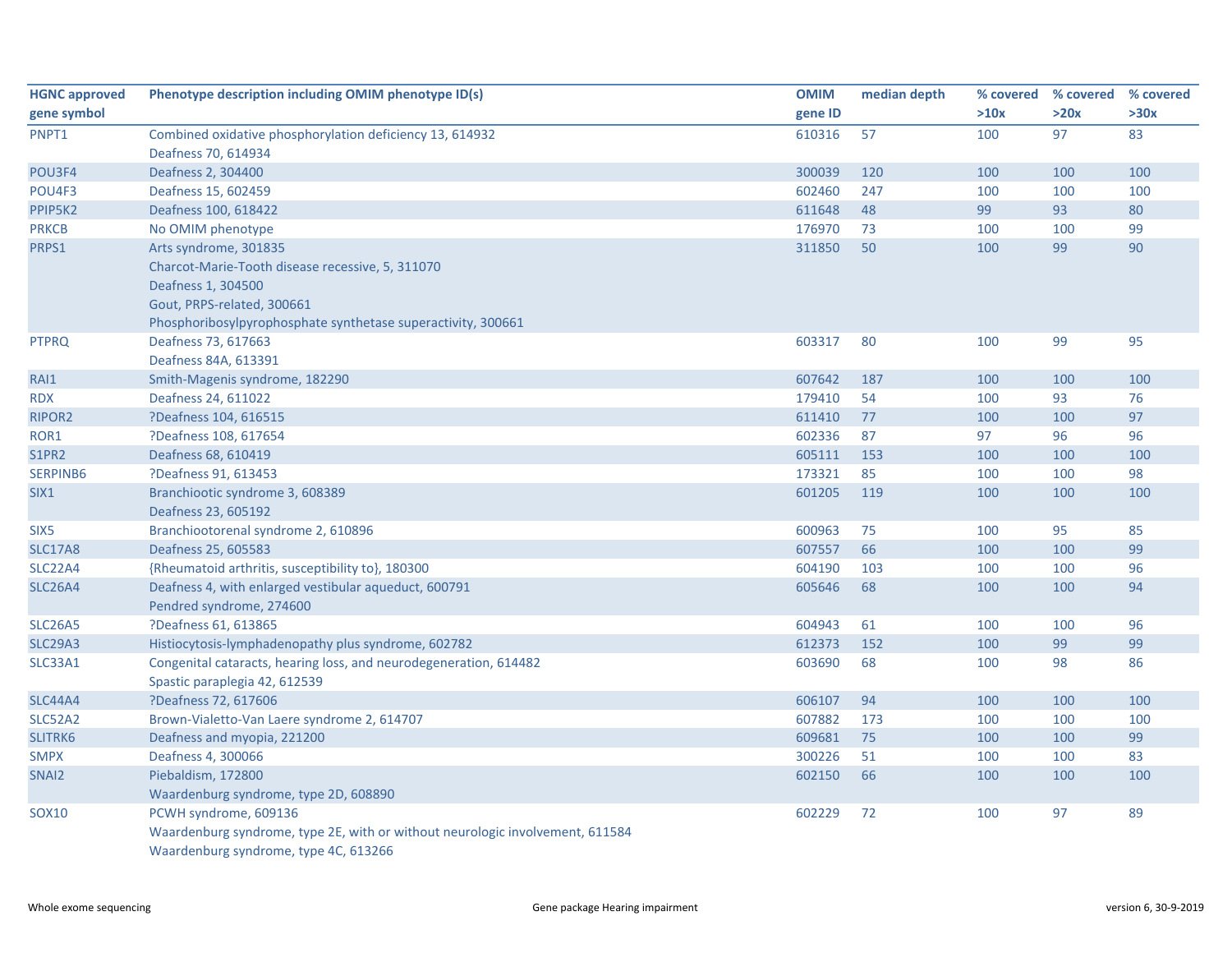| <b>HGNC approved</b> | Phenotype description including OMIM phenotype ID(s)                                   | <b>OMIM</b> | median depth |      | % covered % covered | % covered |
|----------------------|----------------------------------------------------------------------------------------|-------------|--------------|------|---------------------|-----------|
| gene symbol          |                                                                                        | gene ID     |              | >10x | >20x                | >30x      |
| SPATA5               | Epilepsy, hearing loss, and mental retardation syndrome, 616577                        | 613940      | 68           | 100  | 100                 | 97        |
| <b>STRC</b>          | Deafness 16, 603720                                                                    | 606440      | 66           | 53   | 48                  | 46        |
| SYNE4                | Deafness 76, 615540                                                                    | 615535      | 107          | 100  | 100                 | 100       |
| <b>TBC1D24</b>       | DOORS syndrome, 220500                                                                 | 613577      | 158          | 100  | 100                 | 100       |
|                      | Deafness 86, 614617                                                                    |             |              |      |                     |           |
|                      | Deafness 65, 616044                                                                    |             |              |      |                     |           |
|                      | Epilepsy, rolandic, with proxysmal exercise-induce dystonia and writer's cramp, 608105 |             |              |      |                     |           |
|                      | Epileptic encephalopathy, early infantile, 16, 615338                                  |             |              |      |                     |           |
|                      | Myoclonic epilepsy, infantile, familial, 605021                                        |             |              |      |                     |           |
| <b>TECTA</b>         | Deafness 8/12, 601543                                                                  | 602574      | 123          | 100  | 100                 | 98        |
|                      | Deafness 21, 603629                                                                    |             |              |      |                     |           |
| TIMM8A               | Mohr-Tranebjaerg syndrome, 304700                                                      | 300356      | 138          | 100  | 100                 | 100       |
| TJP2                 | Cholestasis, progressive familial intrahepatic 4, 615878                               | 607709      | 83           | 100  | 100                 | 99        |
|                      | Hypercholanemia, familial, 607748                                                      |             |              |      |                     |           |
| TMC1                 | Deafness 36, 606705                                                                    | 606706      | 61           | 100  | 100                 | 94        |
|                      | Deafness 7, 600974                                                                     |             |              |      |                     |           |
| <b>TMEM132E</b>      | ?Deafness 99, 618481                                                                   | 616178      | 117          | 100  | 99                  | 96        |
| <b>TMIE</b>          | Deafness 6, 600971                                                                     | 607237      | 85           | 100  | 100                 | 99        |
| TMPRSS3              | Deafness 8/10, 601072                                                                  | 605511      | 74           | 100  | 100                 | 99        |
| TMTC <sub>2</sub>    | No OMIM phenotype                                                                      | 615856      | 79           | 100  | 100                 | 98        |
| <b>TNC</b>           | Deafness 56, 615629                                                                    | 187380      | 110          | 100  | 100                 | 98        |
| <b>TPRN</b>          | Deafness 79, 613307                                                                    | 613354      | 94           | 92   | 86                  | 79        |
| <b>TRIOBP</b>        | Deafness 28, 609823                                                                    | 609761      | 182          | 100  | 99                  | 97        |
| <b>TSPEAR</b>        | ?Deafness 98, 614861                                                                   | 612920      | 105          | 100  | 100                 | 100       |
|                      | Ectodermal dysplasia 14, hair/tooth type with or without hypohidrosis, 618180          |             |              |      |                     |           |
| <b>TWNK</b>          | Mitochondrial DNA depletion syndrome 7 (hepatocerebral type), 271245                   | 606075      | 145          | 100  | 100                 | 100       |
|                      | Perrault syndrome 5, 616138                                                            |             |              |      |                     |           |
|                      | Progressive external ophthalmoplegia with mitochondrial DNA deletions 3, 609286        |             |              |      |                     |           |
| <b>TYR</b>           | Albinism, oculocutaneous, type IA, 203100                                              | 606933      | 83           | 100  | 100                 | 98        |
|                      | Albinism, oculocutaneous, type IB, 606952                                              |             |              |      |                     |           |
|                      | {Melanoma, cutaneous malignant, susceptibility to, 8}, 601800                          |             |              |      |                     |           |
|                      | [Skin/hair/eye pigmentation 3, blue/green eyes], 601800                                |             |              |      |                     |           |
|                      | [Skin/hair/eye pigmentation 3, light/dark/freckling skin], 601800                      |             |              |      |                     |           |
|                      | Waardenburg syndrome/albinism, digenic, 103470                                         |             |              |      |                     |           |
| USH1C                | Deafness 18A, 602092                                                                   | 605242      | 80           | 100  | 98                  | 92        |
|                      | Usher syndrome, type 1C, 276904                                                        |             |              |      |                     |           |
| USH1G                | Usher syndrome, type 1G, 606943                                                        | 607696      | 180          | 100  | 100                 | 100       |
| USH <sub>2</sub> A   | Retinitis pigmentosa 39, 613809                                                        | 608400      | 82           | 100  | 100                 | 98        |
|                      | Usher syndrome, type 2A, 276901                                                        |             |              |      |                     |           |